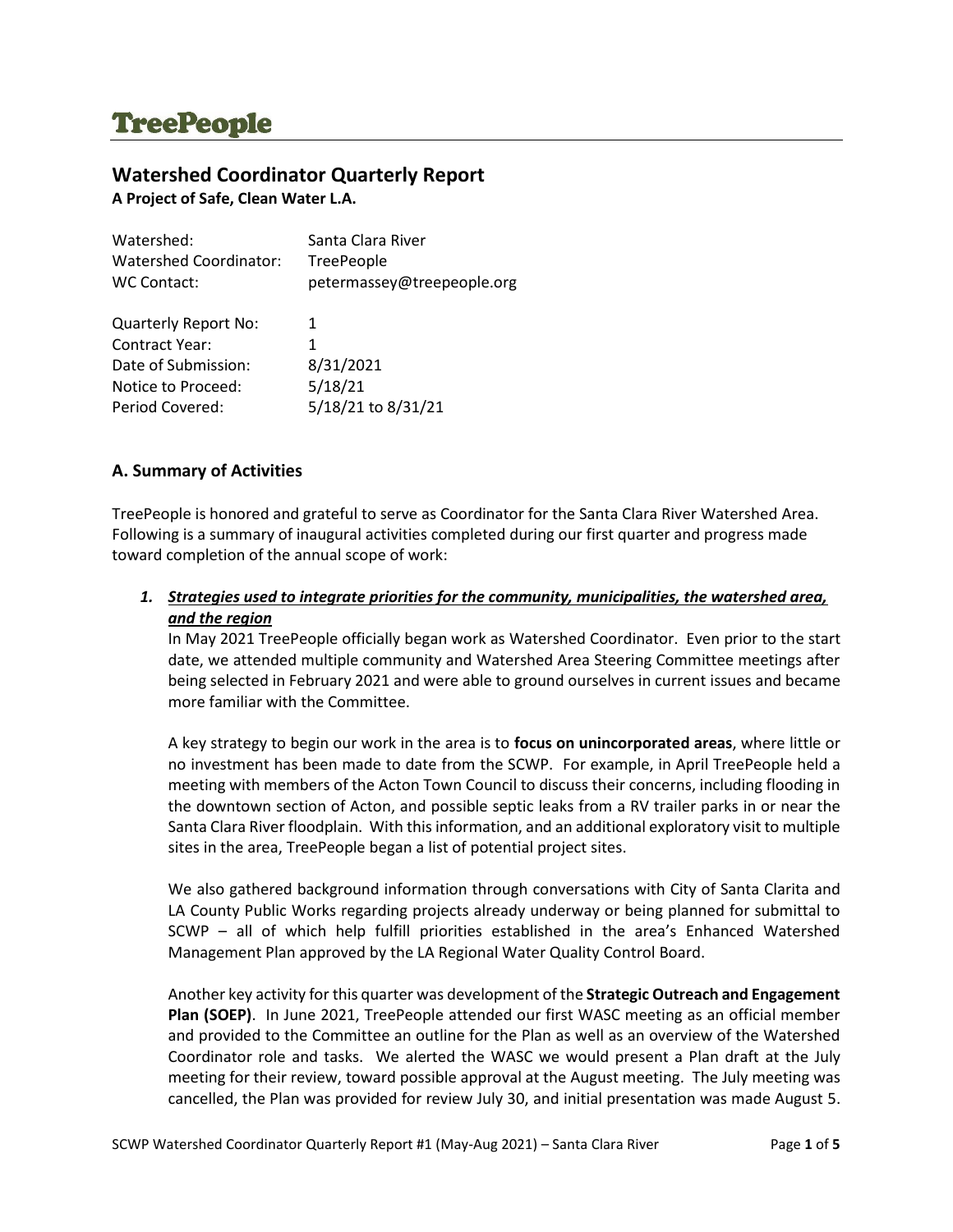At that time, we led a 30min presentation and discussion of the SOEP for the WASC and public attendees, receiving multiple comments. Subsequent comments were received from the City of Santa Clarita on August 26, and comments will be received through at least September.

The draft SOEP includes geographic and social background information on the area to help guide our work going forward, combined with the following strategies:

- *Build diverse relationships that support project identification and ongoing coordination.*
- *Draw from relationships to identify projects that serve community needs and SCWP goals.*
- *Focus community involvement on project development.*
- *Clarify educational needs that support understanding of how projects support shared goals.*
- *Share information through a regular public reporting structure.*

Additionally, we conducted background research and participated in webinars and trainings related to work in the SCR area. These included training on wells and septic systems, a briefing on the LA County Water Plan, and the Aquifer Risk mapping project of the State Water Board's SAFER program among other research efforts. We participated in webinars with CA Dept of Water Resources and the California State Water Quality Control Board on cost-share opportunities from flood reduction and emergency drought funds.

#### *2. Partnerships and networks engaged*

Of most significance was coordinating with the **CA Prop 1 Disadvantaged Community Involvement Program (WaterTalks)**. Because of the resources available, this program also serves as a potential cost-share partner. Since 2018, TreePeople has served as consultant lead for WaterTalks Outreach, Education and Needs Assessment activities in the Greater LA County IRWM Region and has coordinated with California State University-San Bernardino who serves as consultant in the Upper Santa Clara River IRWM Region (USCR).

In late May, TreePeople submitted a proposal to provide Project Development services for WaterTalks in the USCR area which covers all and more of the SCWP Santa Clara River Watershed Area – and in August were thrilled to learn we were awarded the entire USCR area. This will provide additional resources of up to \$1M (through 2022) in the form of engineering and design services for developing water infrastructure projects and programs to support disadvantaged, tribal and underrepresented communities in USCR. It is anticipated that some of these projects will be submitted to the SCWP in 2022, as well as to the Department of Water Resources (DWR) for Round 2 of the IRWM funding program, and other funding sources.

Another major network engaged was the **collective of Watershed Coordinators across the SCWP**. We attended monthly Coordinator meetings throughout the quarter and agreed to serve on working groups to coordinate cost-share partners, as well as working with school districts. We briefed SGA (Lower LA River Watershed Area Coordinator) on how they can access data from the WaterTalks Needs Assessment; we then volunteered to host the September Coordinators meeting where we will brief the team on the WaterTalks program and how it's resources can serve the SCWP.

## *3. Engagement of conventional and unconventional stakeholders*

TreePeople reached out to Richard Watson and Associated (RWA) to confirm if their team planned to submit a **Pathogen Study** to the SCWP Scientific Studies program Round 3 (July 2021). They had done so for two previous Rounds and, in the SCR area, met with repeated community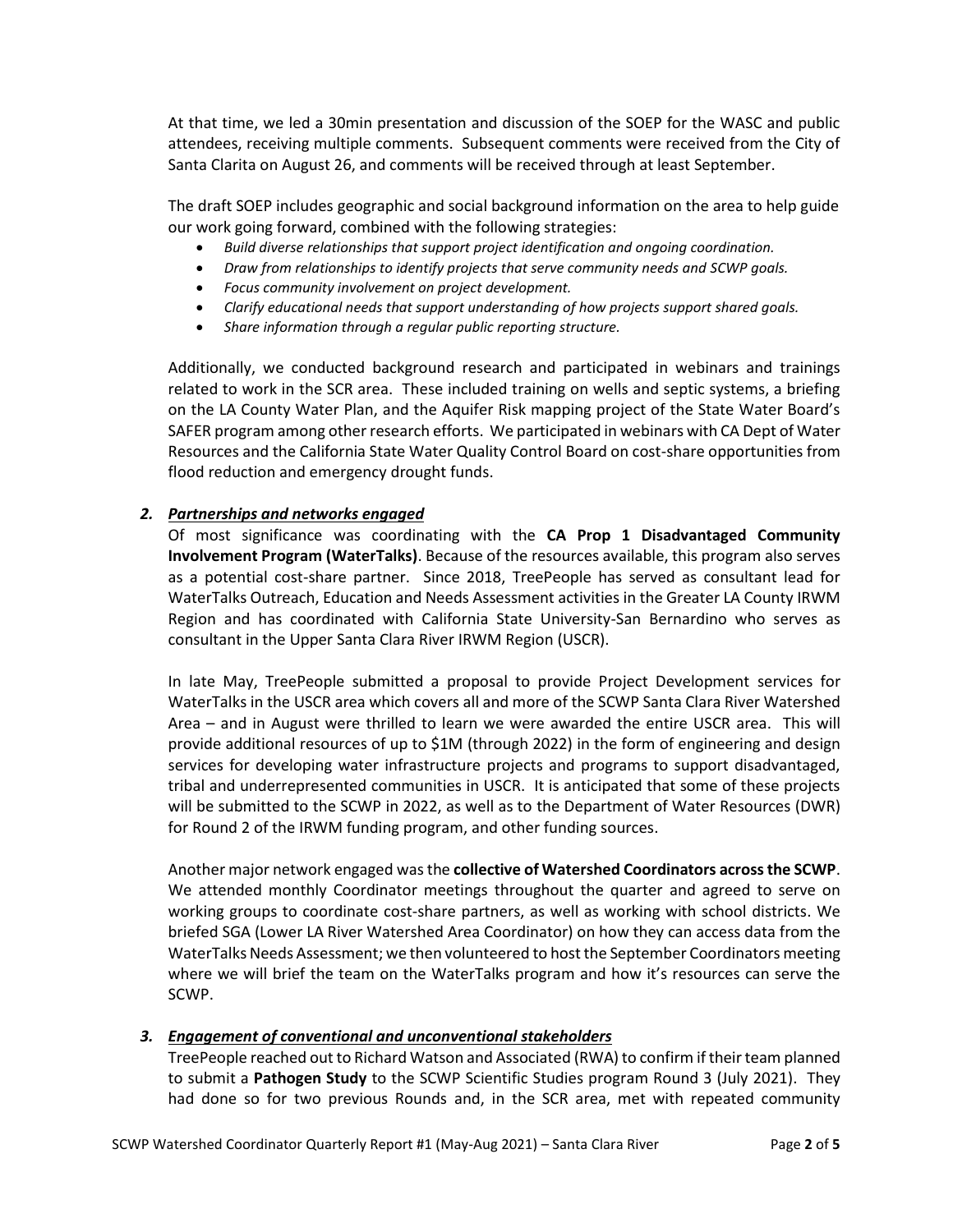concerns from Acton and Agua Dulce that became a topic at multiple WASC meetings. Learning that RWA would again apply, TreePeople facilitated a meeting between RWA and representatives from Acton and Aqua Dulce Town Councils to get clarity around community concerns in the Study proposal – so the study could address those BEFORE it was submitted again. Based on feedback from Town Council reps, concerns were addressed in the Round 3 proposal.

During the quarter, we provided an early analysis of survey data from the WaterTalks Program to help guide LA County Public Works in their July SCWP application for a project at Pico Canyon Park - to show where community interests are or could be addressed by aspects of the project design. We provided guidance on best practices in community outreach and assisted in connecting County with local groups they could present to about the project. County presented to the Westridge HOA on July 15 and to Southern Oaks HOA August 9. TreePeople attended both meetings to support County and get familiar with local community issues. At the Westridge HOA meeting, an engineer with LA County PW presented the Pico Canyon Park project, still very early in development. When he finished, the chair of the meeting shared that in his experience, someone from LA County bringing a project to the community so early in the process was unprecedented and was deeply appreciated. We also supported LA County Public Works by attending the Castaic Town Council meeting (June 15) for their presentation of the Hasley Canyon Park project, and to become more familiar with community issues and leaders.

Along with several WASC members and alternates, we also attended meetings of the Agua Dulce Town Council, and met with the Nature Conservancy and leaders of the Fernandeno Tataviam Band of Mission Indians to begin building relationships. We also met with LA County Parks Department regarding the 2021 Rural and Regional Parks Needs Assessment; we promoted it among local contacts and then attended the public workshop for the Santa Clarita Valley region.

# **B. Engagement Meetings Held or Attended**

| 3                                |                |           |                  |  |  |  |
|----------------------------------|----------------|-----------|------------------|--|--|--|
| <b>Element</b>                   | <b>Minimum</b> | This Qtr. | <b>Total YTD</b> |  |  |  |
| Engagement meetings held         |                |           |                  |  |  |  |
| <b>Educational events held</b>   |                |           |                  |  |  |  |
| Other meetings attended          |                | 17        |                  |  |  |  |
| Cost-share partner relationships |                |           |                  |  |  |  |
| Leveraged funding pursuits       |                |           |                  |  |  |  |

#### **Summary** *(required elements)*

**Detail**

|              | <b>Meeting or</b><br><b>Event</b> | <b>Date</b> | <b>Summary of Meeting</b><br>or Event           | <b>Stakeholders</b><br><b>Engaged</b> | <b>Held or</b><br>Attended? | <b>ATTCH#</b> |
|--------------|-----------------------------------|-------------|-------------------------------------------------|---------------------------------------|-----------------------------|---------------|
| $\mathbf{0}$ | Site visits tour                  | 4/19        | Potential project sites<br>(pre-contract start) | WASC member                           | Held                        |               |
| $\Omega$     | Acton Town<br>Council             | 5/13        | Discuss water issues<br>(pre-contract start)    | Residents                             | Held                        |               |
|              |                                   |             |                                                 |                                       |                             |               |
|              | <b>WASC</b>                       | 6/3         | Outline of our duties<br>and the SOEP           | Committee                             | Attended                    | <b>B1</b>     |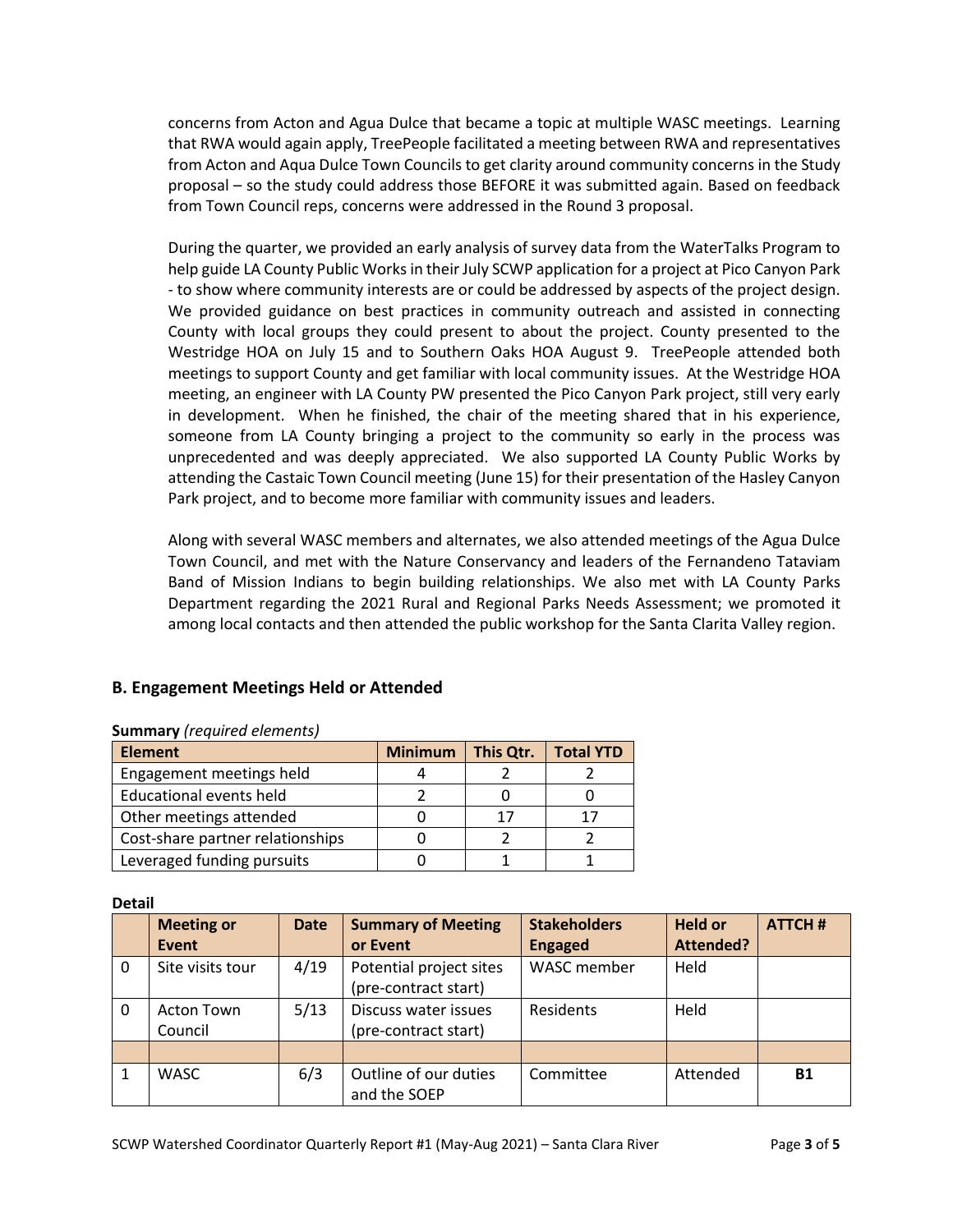| $\overline{2}$ | Agua Dulce TC          | 6/9     | Observe local issues           | Residents               | Attended  |               |
|----------------|------------------------|---------|--------------------------------|-------------------------|-----------|---------------|
| $\overline{3}$ | Castaic TC             | 6/15    | LA County Hasley               | Residents               | Attended  |               |
|                |                        |         | Canyon presentation            |                         |           |               |
| 4              | Coordinators           | 6/21    | <b>SCWP Coordination</b>       | <b>SCW Coordinators</b> | Attended  |               |
| 5              | <b>ROC</b>             | 6/29    | Program wide review            | <b>NA</b>               | Attended  |               |
| 6              | <b>WASC</b> member     | July    | SOEP preparation               | WASC members,           | <b>NA</b> |               |
|                | interviews (16)        | (mult.) |                                | alternates.             |           |               |
| $\overline{7}$ | The Nature             | 7/15    | <b>Interested Parties list</b> | <b>Leading NGO</b>      | Held      | <b>B2</b>     |
|                | Conservancy            |         |                                |                         |           |               |
| 8              | Agua Dulce TC          | 7/14    | Observe local issues           | Residents               | Attended  |               |
| 9              | Pathogen Study         | 7/19    | Address local concerns         | Acton/Agua Dulce        | Held      | <b>B3, B4</b> |
|                | Review                 |         | about the study                | reps; study author      |           |               |
| 10             | Westridge HOA          | 7/21    | LA County Pico Canyon          | Residents               | Attended  | <b>B5</b>     |
|                |                        |         | Project presentation           |                         |           |               |
| 11             | Coordinators           | 7/29    | <b>SCWP Coordination</b>       | <b>SCW Coordinators</b> | Attended  |               |
| 12             | <b>WASC</b>            | 8/5     | <b>SOEP Presentation</b>       | Committee               | Attended  | <b>B6, B7</b> |
| 13             | Southern Oaks          | 8/9     | LA County Pico Canyon          | Residents               | Attended  |               |
|                | <b>HOA</b>             |         | Project presentation           |                         |           |               |
| 14             | Fernandeno             | 8/10    | Explore project needs;         | President and           | Attended  |               |
|                | <b>Tataviam Band</b>   |         | <b>Tataviam Land Trust</b>     | staff of FTBMI          |           |               |
|                | <b>Mission Indians</b> |         |                                |                         |           |               |
| 15             | Santa Clarita          | 8/24    | Observe local issues           | <b>NA</b>               | Attended  |               |
|                | City Council           |         |                                |                         |           |               |
| 16             | Coordinators           | 8/26    | <b>SCWP Coordination</b>       | <b>SCW Coordinators</b> | Attended  |               |
| 17             | Park Needs             | 8/30    | LACO Parks Reg/Rural           | Acton/Agua Dulce        | Attended  |               |
|                | Workshop               |         | <b>Needs Assmt for SCR</b>     | residents               |           |               |

# **C. Potential Cost-Share Partners Contacted**

| <b>Potential</b>    | <b>Date First</b> | <b>Project name / type</b>   | <b>Nature of potential</b>       | <b>ATTCH#</b> |
|---------------------|-------------------|------------------------------|----------------------------------|---------------|
| <b>Partner Name</b> | <b>Contacted</b>  |                              | partnership                      |               |
| Dept Water          | 8/3/21            | <b>Acton Flooding Relief</b> | Webinar - Flood Risk             |               |
| Resources           |                   |                              | <b>Reduction Grants</b>          |               |
| Dept Water          | 8/31/21           | Acton / Agua Dulce           | <b>Webinar - Small Community</b> |               |
| Resources           |                   | <b>Water Resilience</b>      | Drought Relief Grant Program     |               |

# **D. Leveraged / Outside Funding Pursued**

| <b>Potential Outside</b><br><b>Funding Source</b> | <b>Status or Outcome of the Pursuit</b>     | <b>ATTCH#</b> |
|---------------------------------------------------|---------------------------------------------|---------------|
| DACTI Program                                     | Proposal submitted May 21; awarded August 5 | D1            |